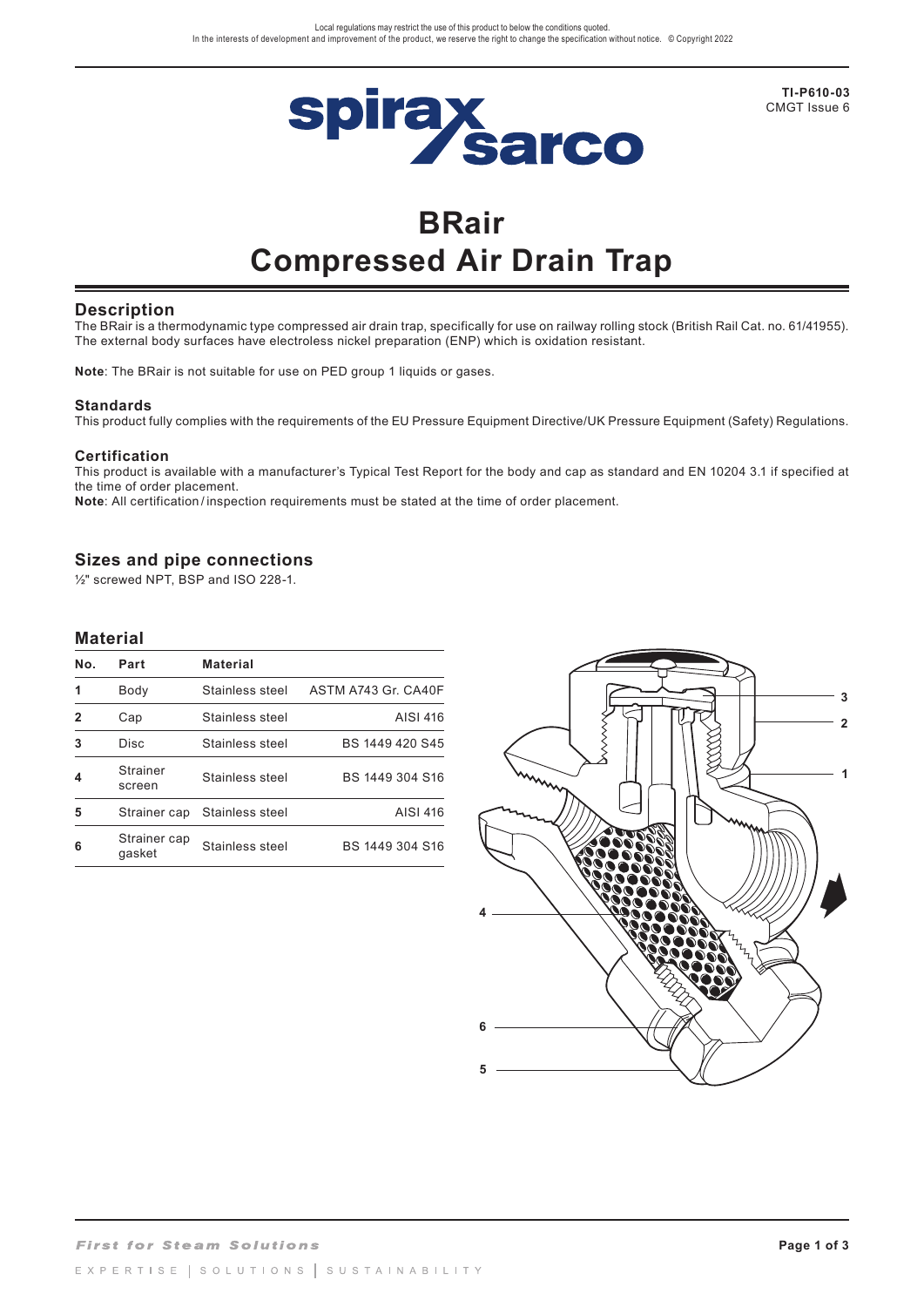## **Pressure/temperature limits**



The product **must not** be used in this region.

|              | Body design conditions                                                                                                                     | <b>PN63</b>       |  |
|--------------|--------------------------------------------------------------------------------------------------------------------------------------------|-------------------|--|
| <b>PMA</b>   | Maximum allowable pressure                                                                                                                 | 63 bar g @ 120 °C |  |
| <b>TMA</b>   | Maximum allowable temperature                                                                                                              | 400 °C @ 42 bar q |  |
|              | Minimum allowable temperature                                                                                                              | 0 °C              |  |
| <b>PMO</b>   | Maximum operating pressure                                                                                                                 | 63 bar q          |  |
| <b>TMO</b>   | Maximum operating temperature                                                                                                              | 400 °C @ 42 bar g |  |
|              | Minimum operating temperature                                                                                                              | 0 °C              |  |
| <b>PMOB</b>  | Maximum backpressure should not exceed 80% of the inlet pressure under any conditions of operation otherwise the trap<br>may not shut-off. |                   |  |
| $\Delta$ PMN | Minimum operating differential pressure for satisfactory operation                                                                         | $0.25$ bar        |  |
|              | Designed for a maximum cold hydraulic test pressure of                                                                                     | 95 bar g          |  |

## **Capacities**



# **K**<sub>v</sub> values

| Size | 1/3" | For conversion:                                                            |
|------|------|----------------------------------------------------------------------------|
|      | 3.09 | $C_y$ (UK) = K <sub>y</sub> x 0.963<br>$C_v$ (US) = K <sub>v</sub> x 1.156 |

## **Dimensions/weight (approximate) in mm and kg**

| <b>Size</b>     |    |    |    |    | н | Weight |
|-----------------|----|----|----|----|---|--------|
| $\frac{1}{2}$ " | 11 | 78 | 55 | 85 |   |        |

## Withdrawal distance for cap



Withdrawal distance for strainer